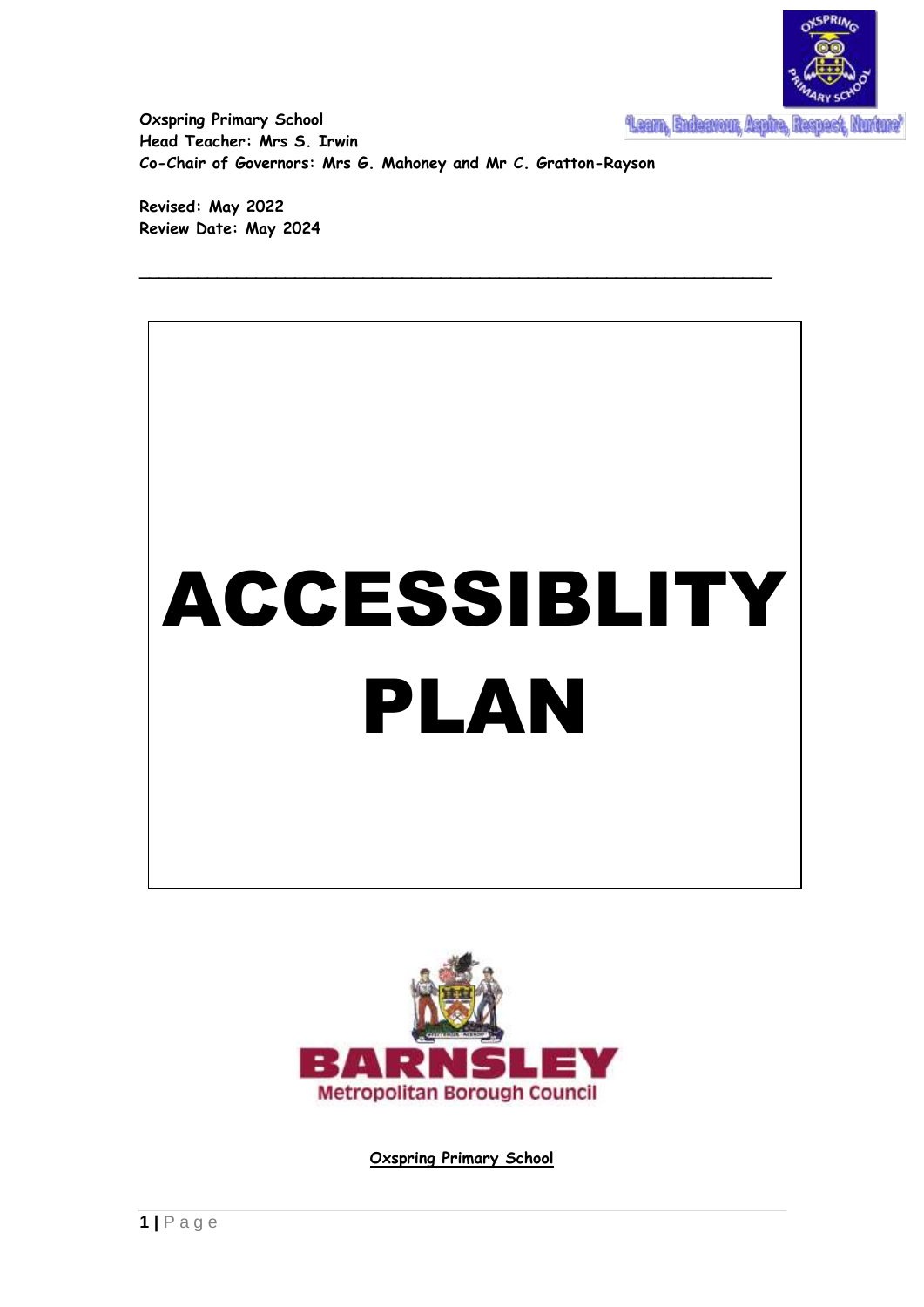#### **ACCESSIBILITY PLAN**

**Our School's Mission: 'To be a learning community with a culture of ambition and achievement'**

**Our Vision: 'Embracing Learning – a school for all'**

**Our motto: 'Learn, Endeavour, Aspire, Respect, Nurture'**

## **Our Values:**

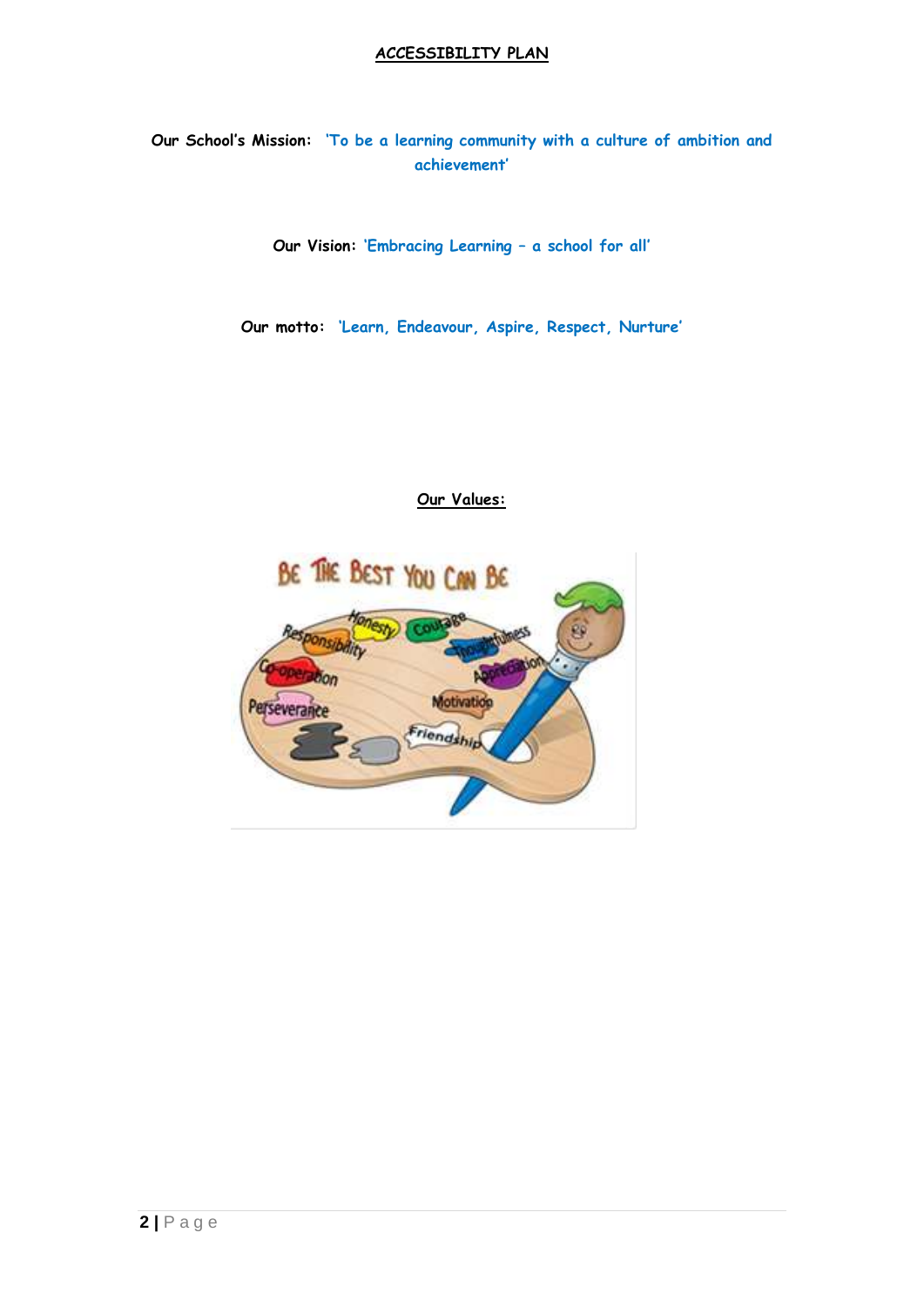#### **OXSPRING PRIMARY SCHOOL**

#### **Accessibility Plan**

#### **Introduction**

Oxspring Primary School has high ambitions for all its pupils and expects them to participate and achieve in every aspect of school life. Our commitment to equal opportunities is an important aspect of our overall commitment to be a fully inclusive school. This plan identifies how the school meets the needs of disabled pupils in response to the Special Educational Needs and Disabilities Code of Practice 2014: 0 to 25 years.

This Accessibility Plan is drawn up in compliance with current legislation and requirements as specified in Schedule 10, relating to Disability, of the Equality Act 2010. School Governors are accountable for ensuring the implementation, review and reporting of progress of the Accessibility Plan over a prescribed period. This plan will therefore be reviewed every three years by the Governing Body.

The Equality Act 2010 replaced all existing equality legislation, including the Disability Discrimination Act. The effect of the law is the same as in the past, meaning that "schools cannot unlawfully discriminate against pupils because of sex, race, disability, religion or belief and sexual orientation".

The aim of the Accessibility Plan ensures that the school continues to improve all aspects of the physical environment of the school site, the curriculum and written information so that all pupils with a disability can take full advantage of the education and associated opportunities provided by the school.

According to the Equality Act 2010, a person has a disability if: (a) He or she has a physical or mental impairment, and (b) The impairment has a substantial and long-term adverse effect on his or her ability to carry out normal day-to-day activities.

The Accessibility Plan is structured to complement and support the school's Equality Objectives, and will similarly be published on the school website. Paper copies can be requested from the school office. We understand that the Local Authority will monitor the school's activity under the Equality Act 2010 (and in particular Schedule 10 regarding Accessibility) and will advise upon the compliance with that duty.

This plan underpins the LA's Strategy for planning to improve access at a local level, by committing the school to a programme of actions, evaluation and review which will improve access to the curriculum for students with special needs and disabilities. This plan operates alongside the school's SEND policy and SEN Information Report and is consistent with it in terms of principles and approaches to resourcing.

## **Definitions of SEND:**

'A child or young person has SEN if they have a learning difficulty or disability which calls for special educational provision to be made for him or her.

A child of compulsory school age or a young person has a learning difficulty or a disability if he or she: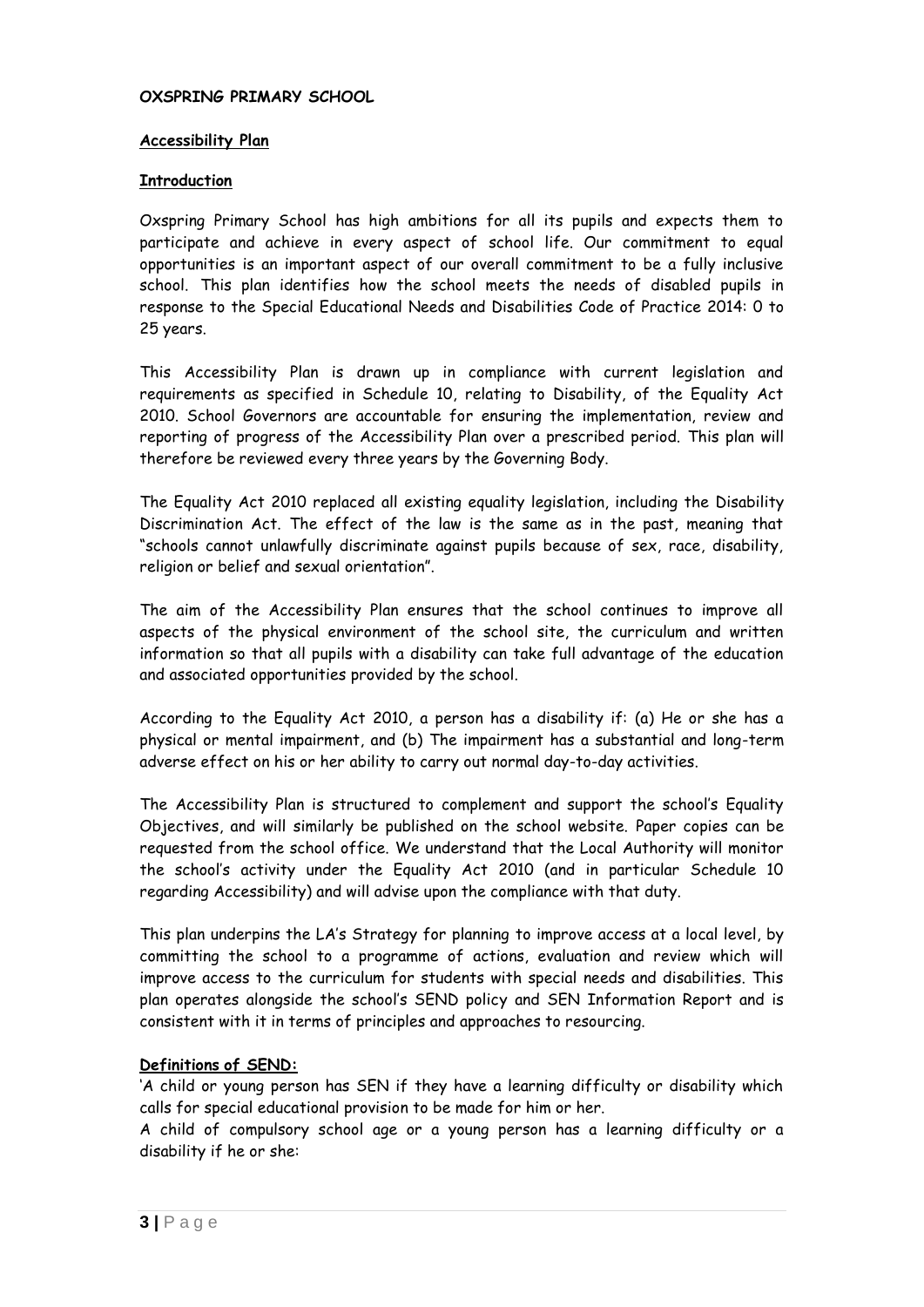- has significantly greater difficulty in learning than the majority of others of the same age or
- has a disability which prevents or hinders him or her making use of facilities of a kind generally provided for others of the same age in mainstream schools or colleges.'

(SEND code of Practice 2014)

'Many children and young people who have SEN may have a disability under the Equality Act 2010- that is'… 'a physical or mental impairment which has a long-term and substantial adverse effect on their ability to carry out normal day-to-day activities'.

The definition provides a relatively low threshold and includes more children than many realise: 'long-term' is defined as 'a year or more' and 'substantial is defined as 'more than minor or trivial'. This definition includes sensory impairments such as those affecting sight and hearing, and long-term health conditions such as asthma, diabetes, epilepsy and cancer. Children and young people with such conditions do not necessarily have SEN, but there is a significant overlap between disabled children and young people and those with SEN. Where a disabled child or young person requires special educational provision they will also be covered by the SEN definition.' (SEND code of Practice 2014)

# **Definition of Disability:**

## **(Equality Act 2010)**

"A person has a disability if he or she has a physical or mental impairment that has a substantial and long-term adverse effect on his or her ability to carry out normal day to day activities" Physical or mental impairment includes sensory impairments and also hidden impairments. 'Substantial' means 'more than minor or trivial'. 'Long-term' means has lasted or is likely to last more than 12 months.

The definition is broad and includes children with a wide range of impairments, including learning disabilities, dyslexia, autism, speech and language impairments, Attention Deficit and Hyperactivity Disorder (ADHD), diabetes or epilepsy, where the effect of the impairment on the pupil's ability to carry out normal day-to-day activities is adverse, substantial and long-term. All those with cancer or surviving cancer; HIV or Multiple Sclerosis are now included from the point of diagnosis.

## **Normal day-to-day activity**

The test of whether the impairment affects normal day-to-day activity is whether it affects one or more of the following:

- Mobility
- Manual dexterity
- Physical co-ordination
- Continence
- Ability to lift, carry or otherwise move everyday objects
- Speech, hearing or eyesight
- Memory or ability to concentrate, learn or understand
- Perception of risk of physical danger

Oxspring Primary School is committed to providing an environment that enables full curriculum access that values and includes all pupils, staff, parents and visitors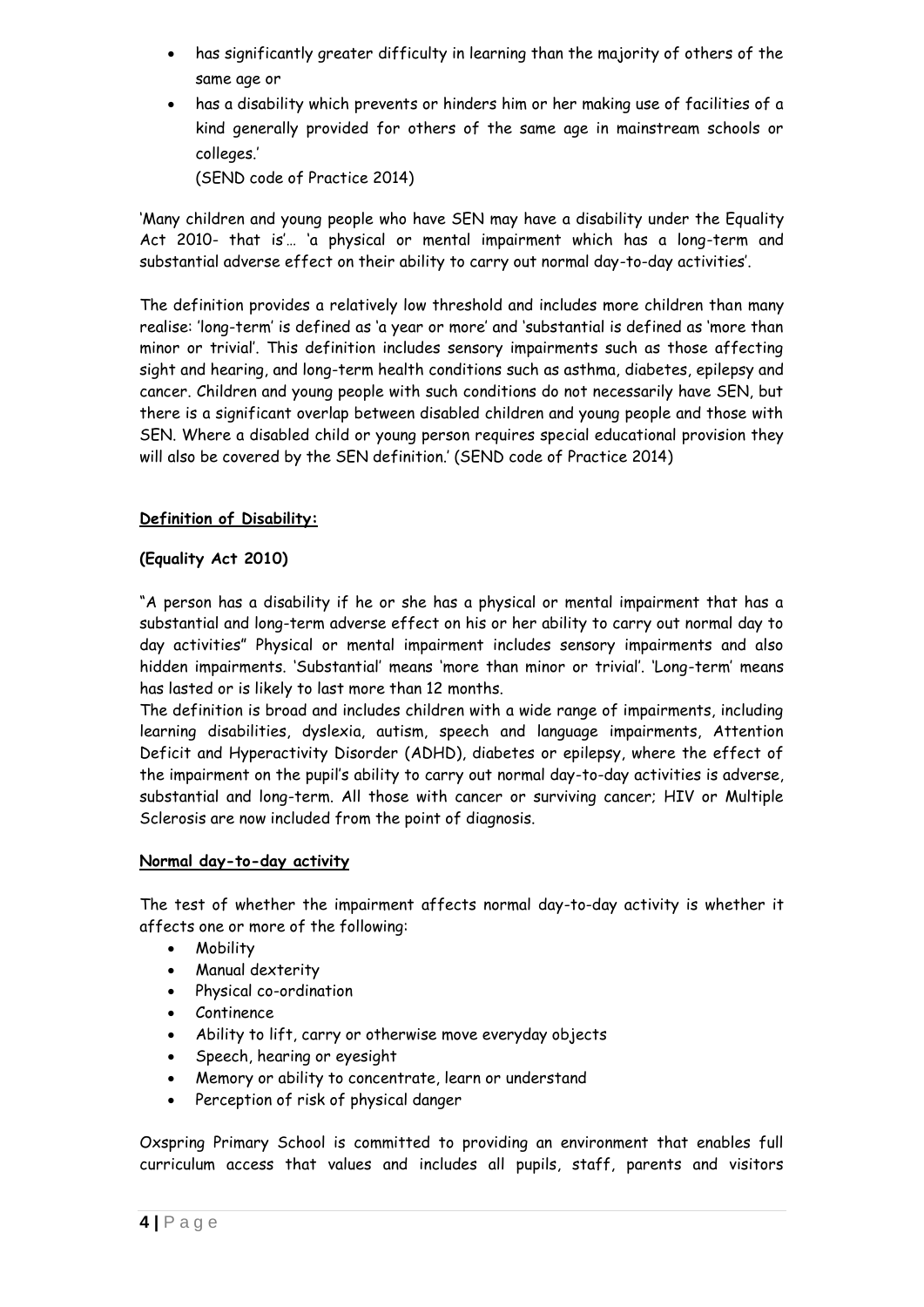regardless of their education, physical, sensory, social, spiritual, emotional and cultural needs. We are committed to taking positive action with regard to disability and to reinforcing our culture of inclusion.

## **Planning Duty**

The school recognises its duty under the Equality Act 2010 as follows:

'The Equality Act 2010 sets out the legal obligations that schools, early years providers, post-16 institutions, local authorities have towards disabled children and young people;

- They **must not** directly or indirectly discriminate against, harass or victimise disabled children and young people
- They **must** make reasonable adjustments, including the provision of auxiliary aids and services, to ensure that disabled children and young people are not at a substantial disadvantage compared with their peers. This duty is anticipatory- it requires thought to be given in advance to what disabled children and young people might require and what adjustments might need to be made to prevent that disadvantage.
- Public bodies, including FE institutions, LA, maintained schools, maintained nursery schools, academies and free schools are covered by the public sector equality duty and when carrying out their functions **must** have regard to the need to eliminate discrimination, promote equality of opportunity and foster good relations between disabled and non-disabled children and young people. They **must** publish information to demonstrate their compliance with this general duty and **must** prepare and publish objectives to achieve the core aims of the general duty. Objectives **must** be specific and measureable.' (SEND code of Practice 2014)

The duties cover discrimination in the provision of services and the provision of education, including admissions and exclusions. (SEND code of Practice 2014)

The Accessibility Plan should be read in conjunction with-

- 1. The LA admissions policy.
- 2. The Equality and diversity policy
- 3. The Behaviour policy.
- 4. The Special Educational Needs and Disabilities policy.

All policies will be checked to ensure that they do not, unintentionally, treat pupils with disabilities less favourably.

Oxspring Primary School is committed to an inclusive curriculum and increasing access to the school's facilities for all by:-

**1. Increasing the extent to which disabled pupils can participate in the school's curriculum.** This covers teaching and learning and the wider curriculum of the school such as participation in after-school clubs, leisure and cultural activities or school visits.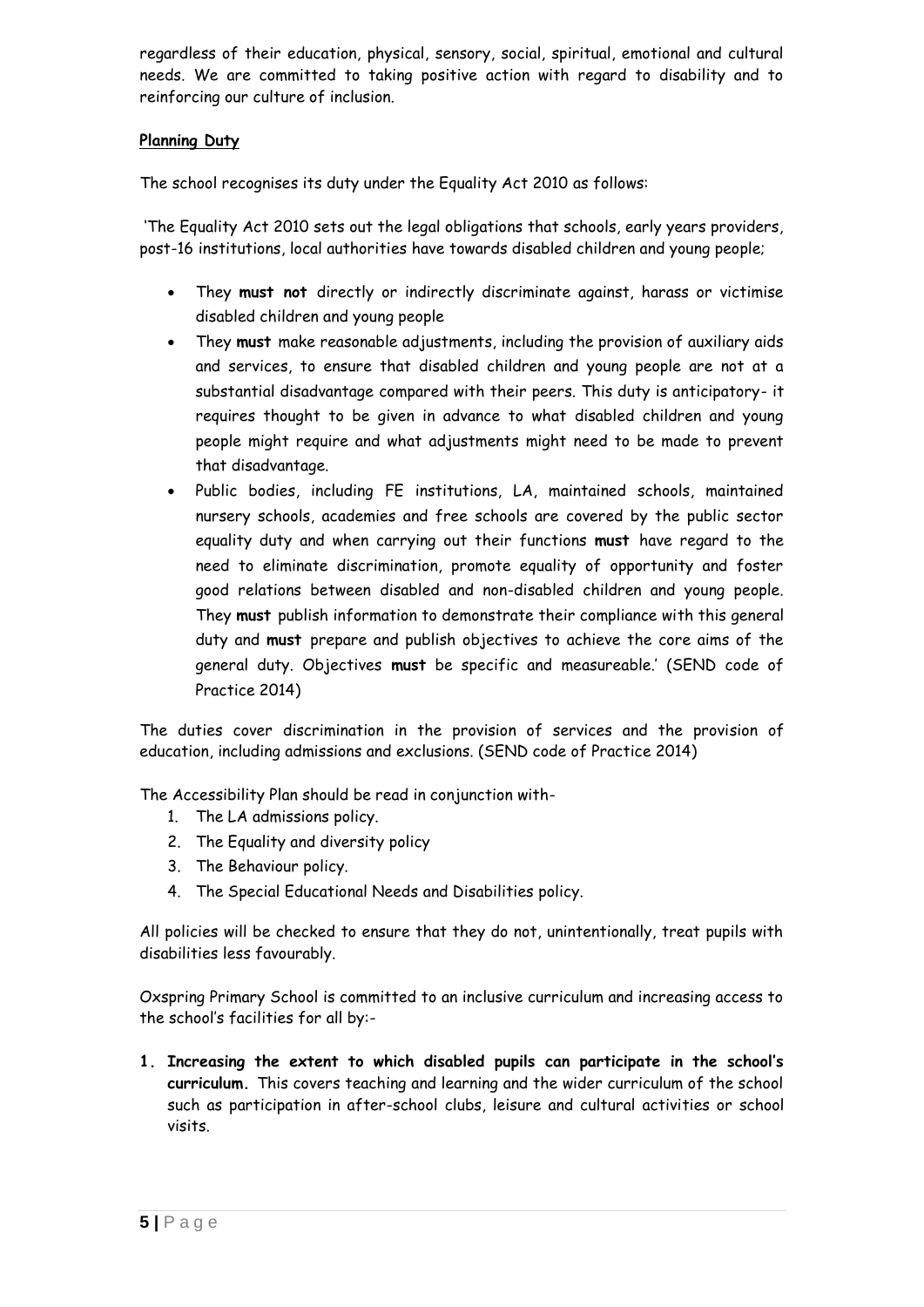- **2. Improving access to the physical environment of the school.** This covers improvements to the physical environment of the school and physical aids to access education.
- **3. Improving the delivery of written information to disabled pupils.** This will include planning to make the written information that is normally provided by the school to its pupils, available to disabled pupils.

## **Audit of existing provision**

# **Curriculum**

| Question                                                                                                                                                                                                          | Yes | <b>No</b> |
|-------------------------------------------------------------------------------------------------------------------------------------------------------------------------------------------------------------------|-----|-----------|
| Do you ensure that teachers and teaching assistants have the necessary training<br>to teach and support disabled pupils?                                                                                          | ✓   |           |
| Are your classrooms optimally organised for disabled pupils?                                                                                                                                                      | ✓   |           |
| Do lessons provide opportunities for all pupils to achieve?                                                                                                                                                       | ✓   |           |
| Are lessons responsive to pupil diversity?                                                                                                                                                                        | ✓   |           |
| Do lessons involve work to be done by individuals, pairs, groups and the whole<br>class?                                                                                                                          | ✓   |           |
| Are all pupils encouraged to take part in music, drama and physical activities?                                                                                                                                   | ✓   |           |
| Do staff recognise and allow for the mental effort expended by some disabled<br>pupils, for example using lip reading?                                                                                            | ✓   |           |
| Do staff recognise and allow for the additional time required by some disabled<br>pupils to use equipment in practical work?                                                                                      | ✓   |           |
| Do staff provide alternative ways of giving access to experience or<br>understanding for disabled pupils who cannot engage in particular activities, for<br>example some forms of exercise in physical education? | ✓   |           |
| Do you provide access to computer technology appropriate for students with<br>disabilities?                                                                                                                       | ✓   |           |
| Are school visits, including overseas visits, made accessible to all pupils<br>impairment?<br>irrespective<br>٥f<br>attainment<br>or                                                                              | ✓   |           |
| Are there high expectations of all pupils?                                                                                                                                                                        | ✓   |           |
| Do staff seek to remove all barriers to learning and participation?                                                                                                                                               | ✓   |           |
| Are support staff deployed to best effect to support teaching and learning?                                                                                                                                       | ✓   |           |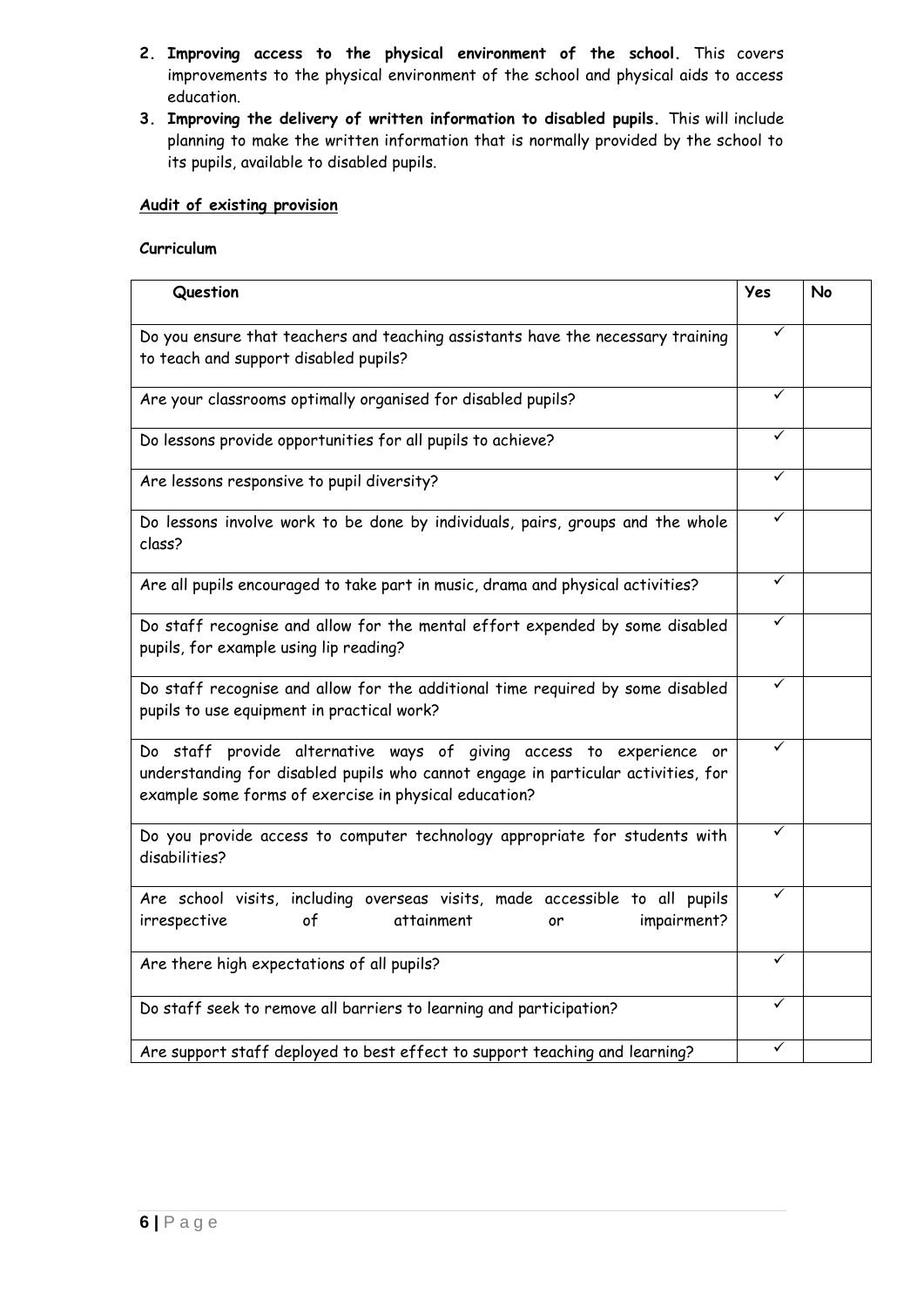| Question                                                                                                                                                                                                                                | Yes | No |
|-----------------------------------------------------------------------------------------------------------------------------------------------------------------------------------------------------------------------------------------|-----|----|
| Does the size and layout of areas - including all academic, sporting, play, social<br>facilities; classrooms, the school hall, library, and outdoor sporting facilities,<br>playgrounds and common rooms - allow access for all pupils? | ✓   |    |
| Can pupils who use wheelchairs move around the school without experiencing<br>barriers to access such as those caused by doorways, steps and stairs, toilet<br>facilities and showers?                                                  | ✓   |    |
| Are pathways of travel around the school site and parking arrangements safe,<br>routes logical and well signed?                                                                                                                         |     |    |
| Are emergency and evacuation systems set up to inform ALL pupils, including pupils<br>with SEN and disability; including alarms with both visual and auditory components?                                                               | ✓   |    |
| Are non-visual quides used, to assist people to use buildings including lifts with<br>tactile buttons?                                                                                                                                  |     |    |
| Could any of the décor or signage be considered to be confusing or disorientating<br>for disabled pupils with visual impairment, autism or epilepsy?                                                                                    |     |    |
| Are areas to which pupils should have access well lit?                                                                                                                                                                                  | ✓   |    |
| Are steps made to reduce background noise for hearing impaired pupils such as<br>considering a room's acoustics, noisy equipment?                                                                                                       | ✓   |    |
| Is furniture and equipment selected, adjusted and located appropriately?                                                                                                                                                                | ✓   |    |

## **Written Information**

| Question                                                                                                                                                                                                                | Yes          | No |
|-------------------------------------------------------------------------------------------------------------------------------------------------------------------------------------------------------------------------|--------------|----|
| Do you provide information in simple language, symbols, modified or large print, on<br>audiotape or in Braille for pupils and prospective pupils who may have difficulty with<br>standard forms of printed information? | ✓            |    |
| Do you ensure that information is presented to groups in a way, which is user<br>friendly for people with disabilities e.g. by reading aloud-overhead projections and<br>describing diagrams?                           | $\checkmark$ |    |
| Do you have the facilities such as ICT to produce written information in different<br>formats?                                                                                                                          | ✓            |    |
| Do you ensure that staff are familiar with technology and practices developed to                                                                                                                                        | ✓            |    |